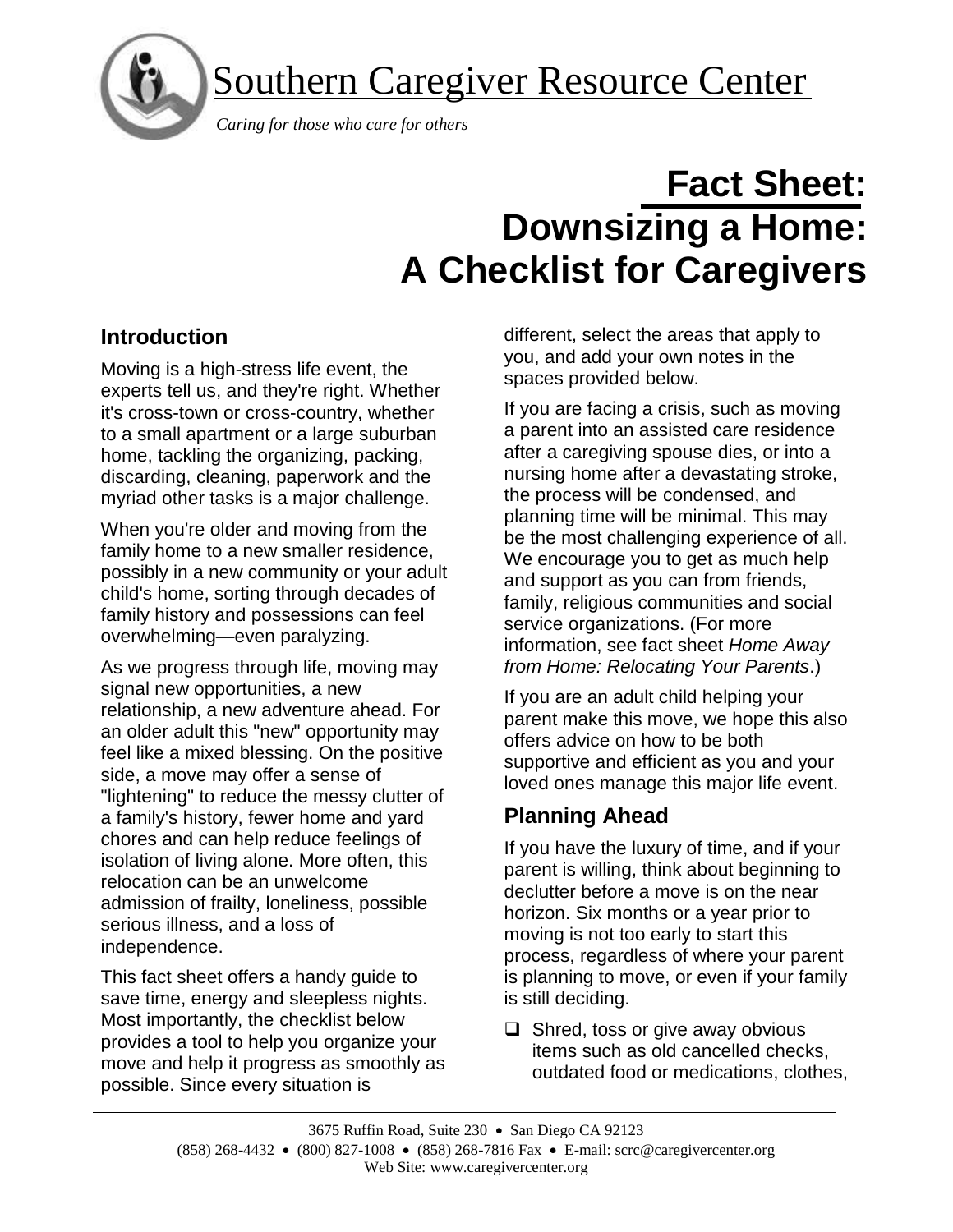or extraneous household items that just take up space.

- ❑ If you're not sure, ask an accountant or tax person what records need to be retained.
- ❑ Continue this decluttering process monthly until you start the major activities of sorting and packing for the move. You'll be surprised at how much you can eliminate before you get into the emotional quandaries of dealing with prized possessions.
- ❑ Collect and keep together important papers: deeds, wills, Durable Powers of Attorney, medical records, military records, diplomas and degrees, birth certificates, passports. These can be in a file cabinet or safe-deposit box, but let key family members know where they are.
- ❑ Try not to allow grown children to use the home as a storage unit or museum. Now is the time for them to claim their keepsakes—old sports trophies, CDs, posters, school projects--and remove them from their parent's house.
- ❑ Throughout the process, try to limit sorting and packing activities to no more than two hours per day for your parent. Try to keep it relaxed and companionable. Have a cup of tea (or glass of wine!) and take breaks.

#### **Notes:**

❑ \_\_\_\_\_\_\_\_\_\_\_\_\_\_\_\_\_\_\_\_\_\_\_\_\_\_\_\_\_\_ \_\_\_\_\_\_\_\_\_\_\_\_\_\_\_\_\_\_\_\_\_\_\_\_\_\_\_\_\_\_  $\Box$ 

\_\_\_\_\_\_\_\_\_\_\_\_\_\_\_\_\_\_\_\_\_\_\_\_\_\_\_\_\_\_

## **Where to Start**

- ❑ Make lists: start a separate notebook just for the move. Keep it with you, and whenever you think of something—anything at all related to the move—write it down. Include to-do lists, a calendar/timeline, things you're likely to forget, questions about the new residence, floor plans. Even anecdotes or historical notes about possessions, or offhand remarks like "Oh, Aunt Judy would love this tea set." Although the notebook may not be particularly orderly, at least you'll know where to find the information.
- ❑ Find and get estimates from moving companies. Some fees may be negotiable if you plan ahead and schedule the move for nonpeak times.
- ❑ Set a firm date for the move.
- ❑ Make a floor plan or template of the new home, whether it's one room or something larger. Be sure measurements are accurate, and reflect placement of doors, windows, appliances, built-in shelves, linen storage, heater vents, etc. You now know precisely how much space you will have; you don't need to guess.
- $\Box$  Make a preliminary plan of where major furniture will go in the new place—bed, couch, table and chairs, TV, bookshelf, dresser and desk, for example. Again, measure carefully. If pieces can serve more than one purpose, all the better.
- $\Box$  If finances allow, think about hiring a move manager, senior relocation specialist or organizer. Fees vary across the country. A real estate agent may be a good referral source to find this specialist, or get recommendations from friends,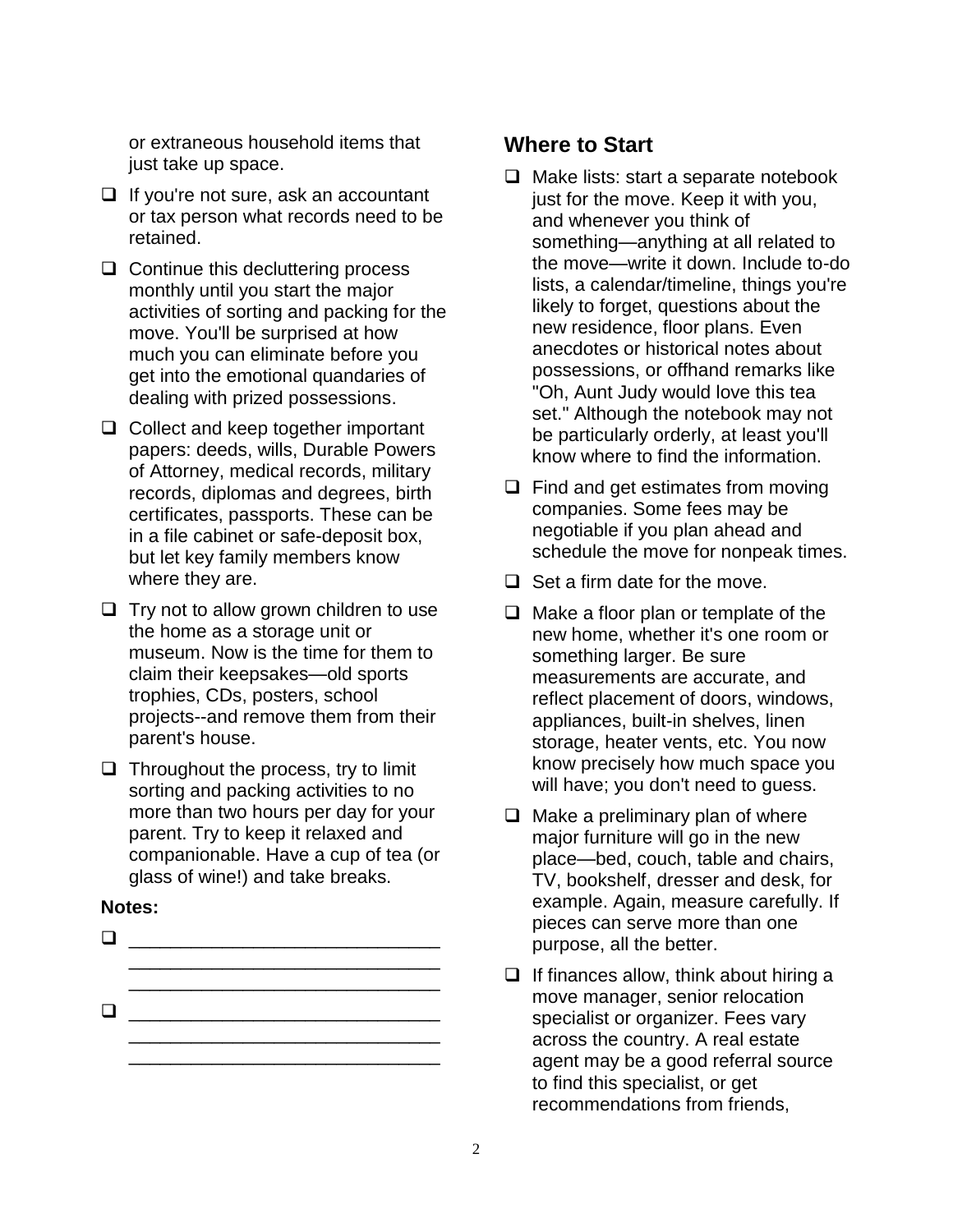seniors' residences or senior centers. This person can help with all or part of:

- ❑ sorting and decision-making
- ❑ packing
- ❑ arranging the move
- $\Box$  arranging for charity pick up, garage sale, estate sale or consignment shops
- ❑ unpacking boxes and arranging new home
- ❑ If pets are involved, be sure to have a plan for them to be moved and accommodated in the new home.
- ❑ If needed, change providers for utilities such as gas and electricity.
- ❑ Refill prescriptions in advance.

\_\_\_\_\_\_\_\_\_\_\_\_\_\_\_\_\_\_\_\_\_\_\_\_\_\_\_\_\_\_

#### **Notes:**

 $\Box$ \_\_\_\_\_\_\_\_\_\_\_\_\_\_\_\_\_\_\_\_\_\_\_\_\_\_\_\_\_\_ \_\_\_\_\_\_\_\_\_\_\_\_\_\_\_\_\_\_\_\_\_\_\_\_\_\_\_\_\_\_ ❑ \_\_\_\_\_\_\_\_\_\_\_\_\_\_\_\_\_\_\_\_\_\_\_\_\_\_\_\_\_\_

## **Paperwork**

- ❑ Complete address changes:
	- ❑ post office
	- ❑ credit cards
	- ❑ bank accounts
	- ❑ investment/retirement accounts
	- ❑ Medicare & Social Security
	- ❑ voter's registration
	- ❑ family & friends
	- ❑ driver's license/car registration
- ❑ newspaper/magazine subscriptions
- $\Box$  social clubs & places of worship
- ❑ notify lawyer, accountant, insurance agent, other

#### **Notes:**

- $\Box$ \_\_\_\_\_\_\_\_\_\_\_\_\_\_\_\_\_\_\_\_\_\_\_\_\_\_\_\_\_\_
- ❑ \_\_\_\_\_\_\_\_\_\_\_\_\_\_\_\_\_\_\_\_\_\_\_\_\_\_\_\_\_\_ \_\_\_\_\_\_\_\_\_\_\_\_\_\_\_\_\_\_\_\_\_\_\_\_\_\_\_\_\_\_

\_\_\_\_\_\_\_\_\_\_\_\_\_\_\_\_\_\_\_\_\_\_\_\_\_\_\_\_\_\_

## **Next Step: Sorting**

- ❑ Plan on going through one room at a time. Start with the easiest. Don't try to pack now, just sort.
- ❑ Divide furniture and possessions into four categories:
	- ❑ definitely save (these are the most useful, most beloved, most meaningful items)
	- ❑ possibly save (you'll need to revisit these later, and continue paring down)
	- $\Box$  donate, sell or giving away to a friend
	- ❑ discard
- ❑ Use colored tags or stickers to indicate in which category items belong, e.g., **green=save**, **orange=possibly save**, **blue=donate/sell**, **red=discard**.
- $\Box$  This is the time to designate items to be given to specific people. Make a list.
- ❑ Items that have much sentimental value but are not likely to be taken can be memorialized in photographs.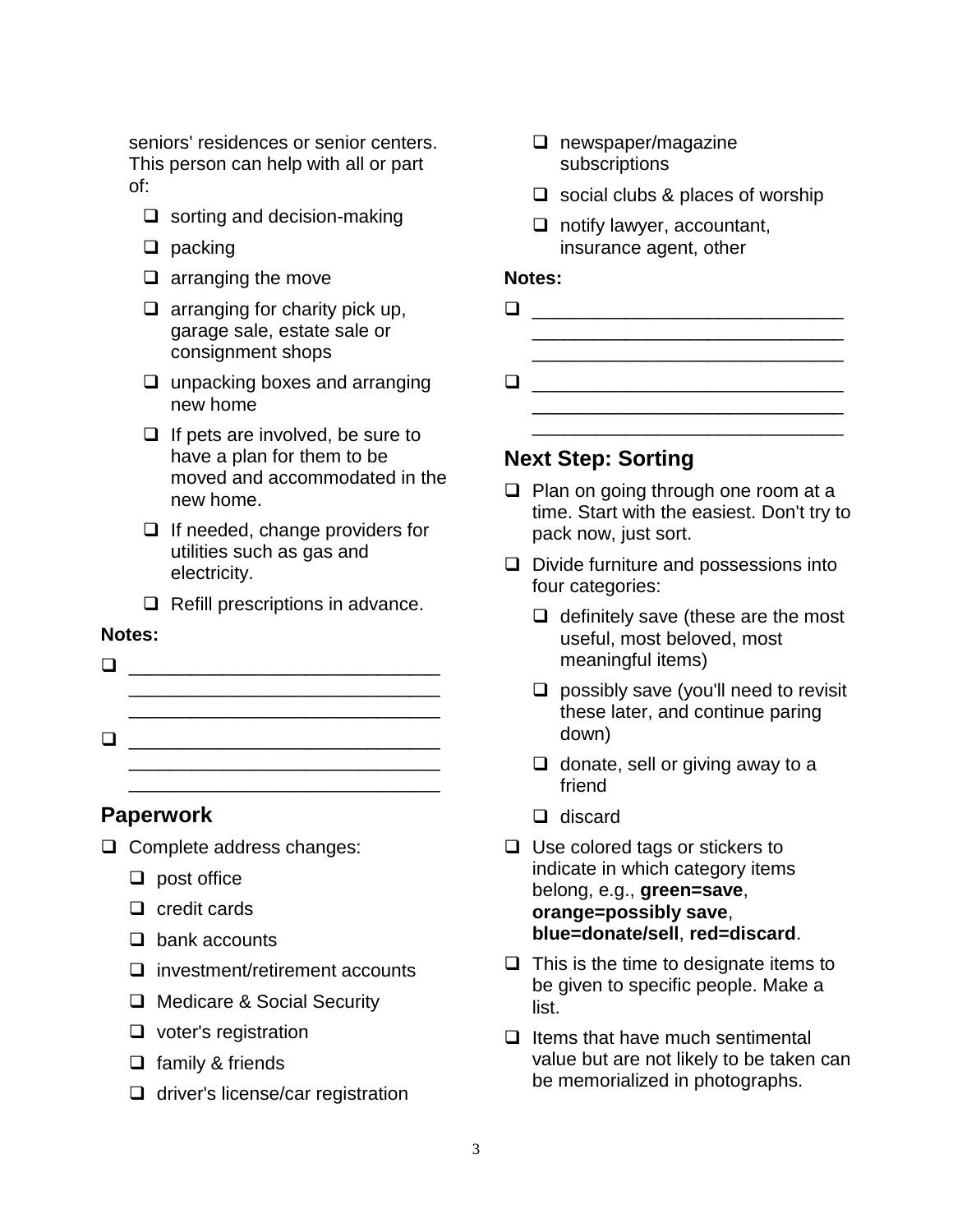Later, you can put these on a DVD or into an album.

- ❑ Don't try to sort paperwork or photos at this point, unless it's immediately obvious certain items are not needed or wanted. This kind of decisionmaking takes too long and is too draining. Pack it up and it can be sorted in the new home. Shred discarded paperwork.
- ❑ The number of kitchen items should be greatly reduced if your parent is going to a residence or facility that serves meals.
- ❑ If possible, and if the move is not far from the family home, move your parent out first, taking only the designated furniture and items he/she wants and needs. Leave the rest of the household goods and clean-up to be dealt with after the move. (Also, items will be available for retrieval if it turns out they're missed.)
- $\Box$  Be patient and allow time at this stage for your parent to talk about memories, to reminisce about family activities or relatives no longer with you, to acknowledge emotions. This can be a nice opportunity for you both to remember the stories and incidents that are part of your history and that make each family unique.
- ❑ Don't go overboard purging items to take — you can keep some collectibles, especially if they're small. You want the new residence to look like a home, not a motel room!

\_\_\_\_\_\_\_\_\_\_\_\_\_\_\_\_\_\_\_\_\_\_\_\_\_\_\_\_\_\_ \_\_\_\_\_\_\_\_\_\_\_\_\_\_\_\_\_\_\_\_\_\_\_\_\_\_\_\_\_\_

#### **Notes:**

❑ \_\_\_\_\_\_\_\_\_\_\_\_\_\_\_\_\_\_\_\_\_\_\_\_\_\_\_\_\_\_

❑ \_\_\_\_\_\_\_\_\_\_\_\_\_\_\_\_\_\_\_\_\_\_\_\_\_\_\_\_\_\_ \_\_\_\_\_\_\_\_\_\_\_\_\_\_\_\_\_\_\_\_\_\_\_\_\_\_\_\_\_\_

# **Packing**

❑ Welcome others to help with packing chores: family members, friends, the move specialist or moving company. With everything pre-labeled, the task is easier and fairly mechanical.

\_\_\_\_\_\_\_\_\_\_\_\_\_\_\_\_\_\_\_\_\_\_\_\_\_\_\_\_\_\_

- ❑ Label all boxes with their destination room/area in the new residence.
- ❑ Moving companies can supply specialized containers, e.g., wardrobe boxes, so you can leave clothes on hangers.
- ❑ Pack "open first" box(es). The contents are for setting up sleeping accommodations and the bathroom. Include items such as fresh bedding, soap, toilet paper, toothpaste & toothbrush, comb, nightclothes, towel, plate and utensils, one change of clothes, flashlight, tape, scissors.
- ❑ Pack other important items that you'll keep with you during the move: new lease or residence contract, keys, medications, legal documents, checkbook, cell phone, address book, first-aid kit, extra cash, your relocation notebook. Label this container. Valuables such as jewelry should be in a safe-deposit box unless items are worn regularly.

#### **Notes:**

| ப |  |  |  |
|---|--|--|--|
|   |  |  |  |
|   |  |  |  |
| ப |  |  |  |
|   |  |  |  |

\_\_\_\_\_\_\_\_\_\_\_\_\_\_\_\_\_\_\_\_\_\_\_\_\_\_\_\_\_\_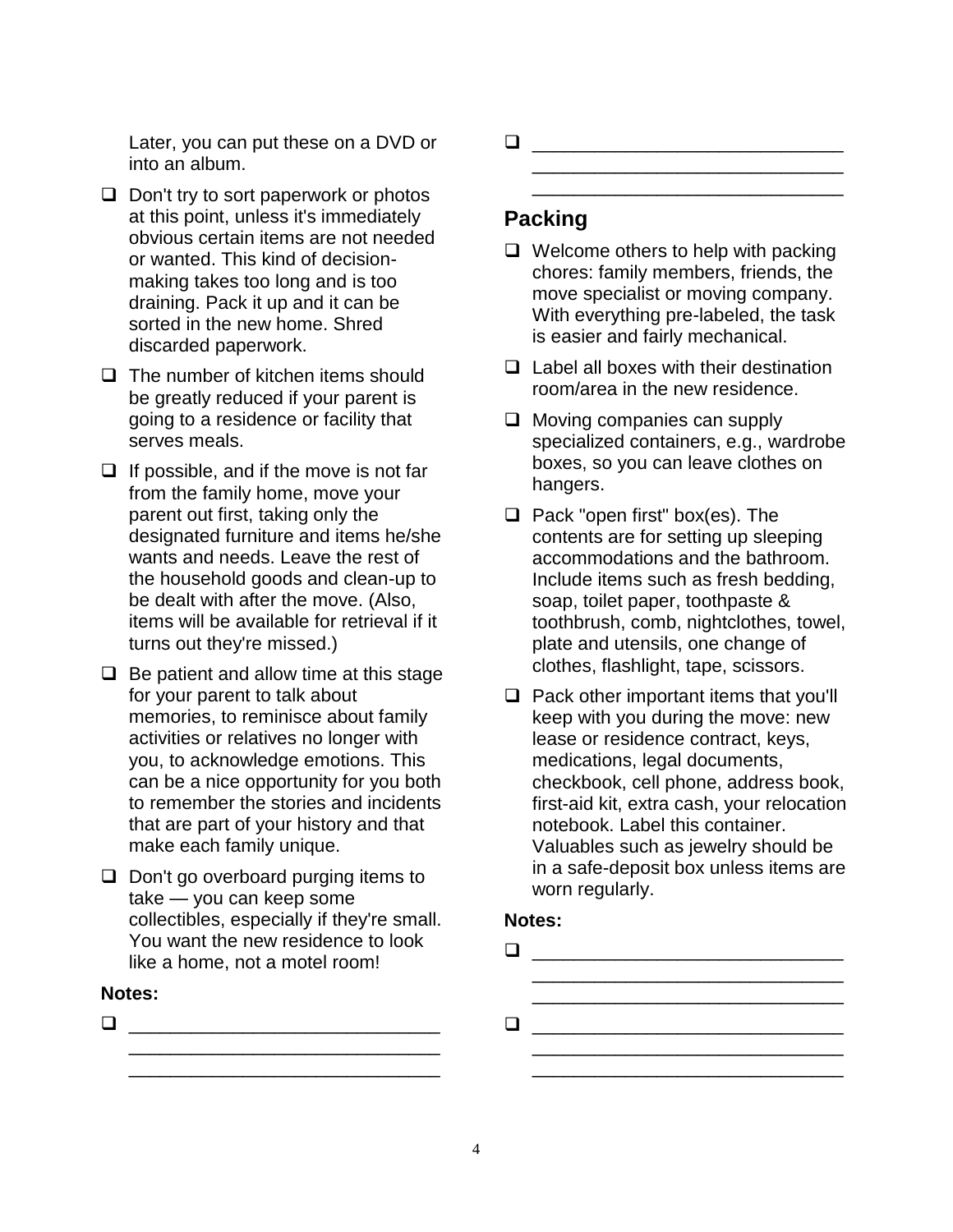# **Unneeded items**

- ❑ Discard items that are so marked. You may need to call for extra trash pickups.
- ❑ Give away items as designated. If your parent agrees, offer friends and family members additional keepsakes.
- ❑ Before selling items, get an appraisal from an expert such as a jeweler, art collector or someone knowledgeable about rare books if you're not sure of the value.
- ❑ Furniture and other items can go to:
	- ❑ estate sale companies
	- ❑ auction or "want ad" websites such as eBay or craigslist
	- ❑ consignment shops
	- ❑ garage sale, if someone has time and is willing to organize and operate it. (It may be distressing to your parent to see people going through their possessions.)
- ❑ Donate the remainder of items to charities that will pick them up.

#### **Notes:**

❑ \_\_\_\_\_\_\_\_\_\_\_\_\_\_\_\_\_\_\_\_\_\_\_\_\_\_\_\_\_\_ \_\_\_\_\_\_\_\_\_\_\_\_\_\_\_\_\_\_\_\_\_\_\_\_\_\_\_\_\_\_ \_\_\_\_\_\_\_\_\_\_\_\_\_\_\_\_\_\_\_\_\_\_\_\_\_\_\_\_\_\_ ❑ \_\_\_\_\_\_\_\_\_\_\_\_\_\_\_\_\_\_\_\_\_\_\_\_\_\_\_\_\_\_ \_\_\_\_\_\_\_\_\_\_\_\_\_\_\_\_\_\_\_\_\_\_\_\_\_\_\_\_\_\_ \_\_\_\_\_\_\_\_\_\_\_\_\_\_\_\_\_\_\_\_\_\_\_\_\_\_\_\_\_\_

# **Moving**

- ❑ Be sure you have a written contract from the moving company and clear idea of coverage for lost or damaged possessions.
- ❑ Get a firm time for their arrival, at both the old and new residences.
- ❑ Check inventory lists.
- ❑ Check payment options: credit card or check?
- ❑ Have someone assigned to meet the movers at the new residence. Be sure they have a key! If this is a facility, be sure the manager is expecting you.
- ❑ Ensure that all boxes are properly labeled.
- ❑ Use the "open first" boxes to set up the bedroom and bathroom immediately.
- ❑ Prepare to spend a few days unpacking and organizing. Get someone to help if you can. Work as quickly as you can to make this new home feel homelike.

#### **Notes:**

❑ \_\_\_\_\_\_\_\_\_\_\_\_\_\_\_\_\_\_\_\_\_\_\_\_\_\_\_\_\_\_ \_\_\_\_\_\_\_\_\_\_\_\_\_\_\_\_\_\_\_\_\_\_\_\_\_\_\_\_\_\_ ❑ \_\_\_\_\_\_\_\_\_\_\_\_\_\_\_\_\_\_\_\_\_\_\_\_\_\_\_\_\_\_ \_\_\_\_\_\_\_\_\_\_\_\_\_\_\_\_\_\_\_\_\_\_\_\_\_\_\_\_\_\_

\_\_\_\_\_\_\_\_\_\_\_\_\_\_\_\_\_\_\_\_\_\_\_\_\_\_\_\_\_\_

# **Settling in**

Plan to check in often with your parent. Adjusting to the new surroundings may take days, weeks, months. Individuals' reactions differ after such an upheaval in their lives. Many people feel relief at not being alone and not having to maintain a large house. Others may be withdrawn and hesitant about making new friends. Many grieve the loss of their old community and friends. And sometimes, the reaction is: "I should have done this years ago!"